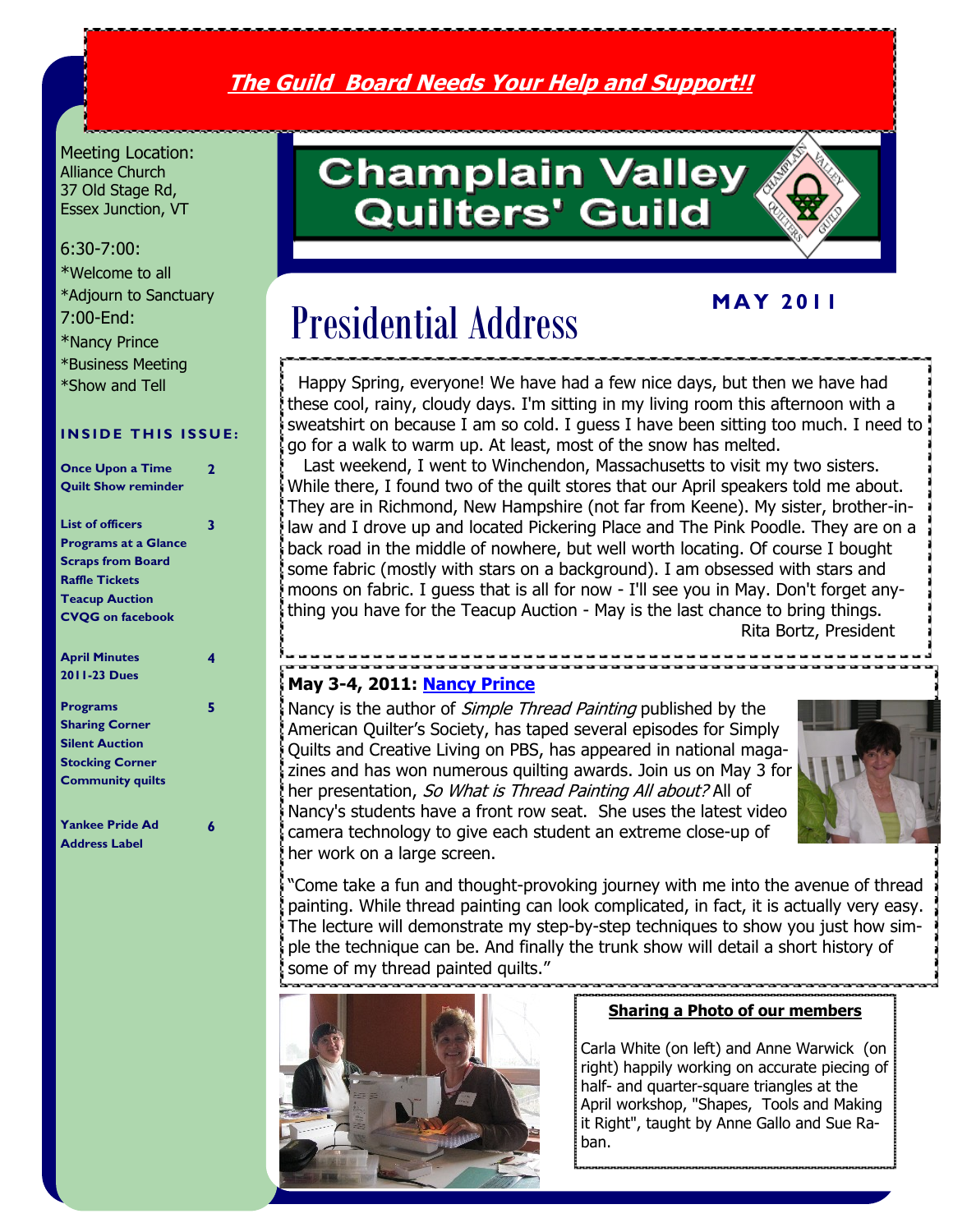# *A Quilting Story*



 $\emph{Once}$  upon a time, nearly 30 years ago, there were quilters who produced the most interesting, fabulous quilts. Some made quilts using traditional patterns, such as Log Cabin, Friendship Star, or Lady of the Lake, among others. Others made beautiful quilts based on what Mother Nature provides. Still others made the most interesting quilts of their own designs, perhaps inspired by life. These quilters were so enthusiastic about their craft, they came together regularly to sew, to exchange patterns, and to learn. They called themselves a "Guild" and they chose a simple basket as the symbol of their affiliation. After a short time, the Guild realized they wanted to share their knowledge and enthusiasm about quilting with others, (as well as show off the fruit of their labors). The guild got together and talked about this, sewed, talked some more, laughed, talked some more, sewed some more, laughed some more and finally came up with a plan. Eureka! They would put on a show for the general public to attend. A Committee was formed and after much more talking, sewing, laughing and planning, the first annual show of the Guild was put on. Although there were many hiccups in pulling off the show, it was well-received in the community. Following the show, others wanted to be a part of the Guild and learn to make such marvelous quilts. The Guild grew and so did the show. In that first year, a pattern was created. And as it goes, as the years passed, the pattern of putting on a show was adjusted as the number of quilts entered into it grew; improved by the experience of the Committee members; tweaked by the creative whim of the quilters or new ways to explore the craft were presented. The Guild and the Show grew and grew until it became one of the finest quilt shows in all the land. And the tradition of quilting was alive throughout the land due to the efforts of the many members of the Guild who helped pass it on. The End (may we never see it!)

The moral of the story is to keep the tradition of quilting alive we must pass on our knowledge and love of quilting. Our guild does it in many ways, one being the annual show which, by showcasing the quilts we, our ancestors, or friends have made, kindles and stirs enthusiasm for quilting. Next year, 2012, is the 30<sup>th</sup> year for the Champlain Valley Quilt Guild's annual quilt show. What an opportunity we have to begin to plan now for celebrating such a milestone! That opportunity is strengthened by the availability of the current Quilt Show Committee to mentor next year's committee. Just as the show in the story was created by talking, sewing, laughing and planning, so is our show. And planning for next year's show – the 35<sup>th</sup> – has great potential. Think about how you can lend your talents to the "pattern" of putting on a show and let this year's committee chair for your area of interest know that you want to belong to the 2012 30<sup>th</sup> Annual Quilt Show Committee! June Sweeney, 2011 Quilt Show Committee



# **Quilt Show 2011!**

Forms & information about registering your quilt for the show can be found on the website: www.cvqqvt.org/2011QuiltShow.html I will also bring copies of forms to our meetings. Contact me by email or phone if you have any questions.

## **Registration Deadline: Sept 6, 2011**

Colette Kaiser, Quilt Show Registrar ([cbk.vermont@yahoo.com](mailto:cbk.vermont@yahoo.com) 879-8917)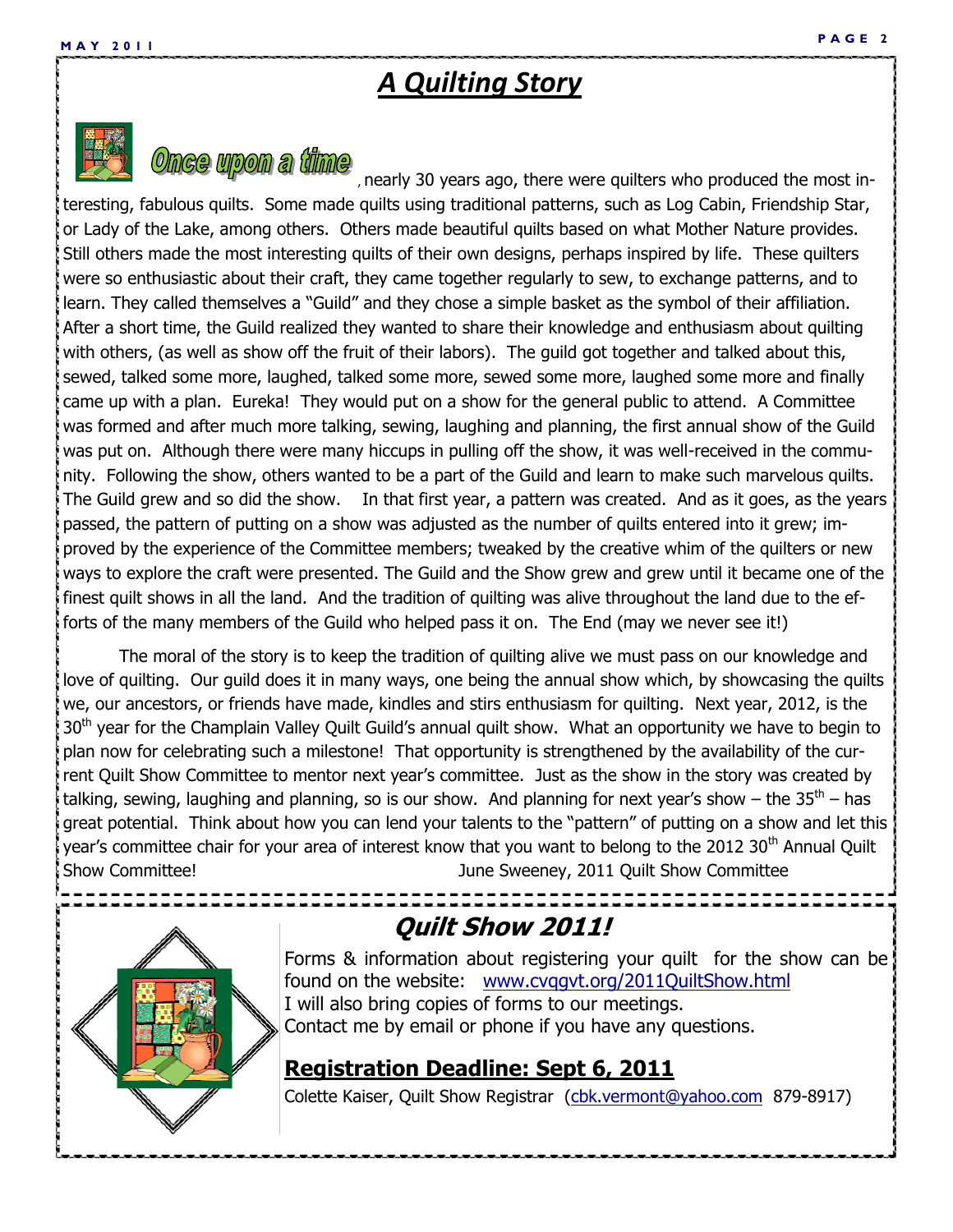#### **M A Y 2 0 1 1 P A G E 3**

2010-2011 Officers & Committees President – Rita Bortz VP – Andre Emmell Secretary – Barbara Carter Treasurer – June Sweeney Program Co-Chairs – Janet Brunet & Joanne Lattrell Membership: Marty DelNevo Webmaster: Priscilla Roehm Quilt Show Chairman: Barbara Carter and June Sweeney Librarian – Claire Graham-Smith Bus Trips – ??? Tea Cup Auction – Ruth will continue organizing food. Silent Auction – Marty DelNevo Charity Quilts – Shirley Fuller & Wendy **Thompson** Quilt Retreat – Teela Dufresne Stocking Raffle – Ruth Whitaker Photographer – Karey Young Historian – Joanne Guillemette Storage Area – Linda Lees and Claire Graham-Smith Raffle Blocks – Anne Standish and Claire Graham-Smith Info Booth – Pam Farnsworth Christmas Stockings – Donna Johnson Green Mountain Rep – Claire Graham- Smith Sunshine – Sue Rivers Newsletter—Esther Nui

#### Programs at a Glance (See our website for detailed information)

May 3-4: Nancy Prince June 7: Potluck Supper & Teacup Auction

#### **Tea Cup Auction**

**Scraps from the CVQG Board Meeting, April 14th, 2011**

 The budget for next year was adopted and will be in the June newsletter and voted at the June meeting.

 The cost of a digital projector for program use will be investigated. Next year's programs are all planned.

The tea cup auction for June is in the planning stage.

Concern was expressed at the problem in finding someone to be vice president.

We are on Facebook!

 50 dollars was voted to be given to pay for shipping quilts to Mission of Love.

A change of logo for the guild in honor of our  $35<sup>th</sup>$  anniversary was discussed.

Barbara Carter

#### **Quilt Show Raffle Tickets**

Each year we ask each member to buy or sell three books of raffle tickets by the time of our quilt show. The money raised goes a long way towards paying for the wonderful speakers we have at our meetings. This year, we are losing a month of planning time because we are having the show so early in October, so we are staring the process in the Spring. Please look for the table at the May meeting and pick up your tickets. Be even more ahead of the game and bring your address labels and stick them on and turn them back in! The tickets are \$15.00 for 18 and as always, if you are uncomfortable dealing with raffle tickets at all, we'd be glad to accept a donation. Be sure we have your name so we don't send you more in September!!

Barbara Carter

Diane Larrabee, Carol Thurgate, and Gail Babinger will again organize the Tea Cup Auction for this year. We will try to have the same format as last year. We are in need of baskets or decorative boxes to package things in. If you would like to donate such items please leave at the church near the library area, the same as last year. Also bring in items you would like to donate. We'll accept items up till May. Please do not bring items in June. Only donate items in good reasonable condition. No junk, or broken items please. We have three months to gather and organize items. Thank you. Joanne Guillemette

#### **CVQG is now on Facebook!**

CVQG is now on Facebook! Search for the CVQG page by typing CVQG into the Search area and then 'Friend' us. It's a great place to share information and ideas with your fellow Guild Members. The page will be updated with Guild news as well. This is another way to communicate and share information among Guild members. The contract of the Marty DelNevo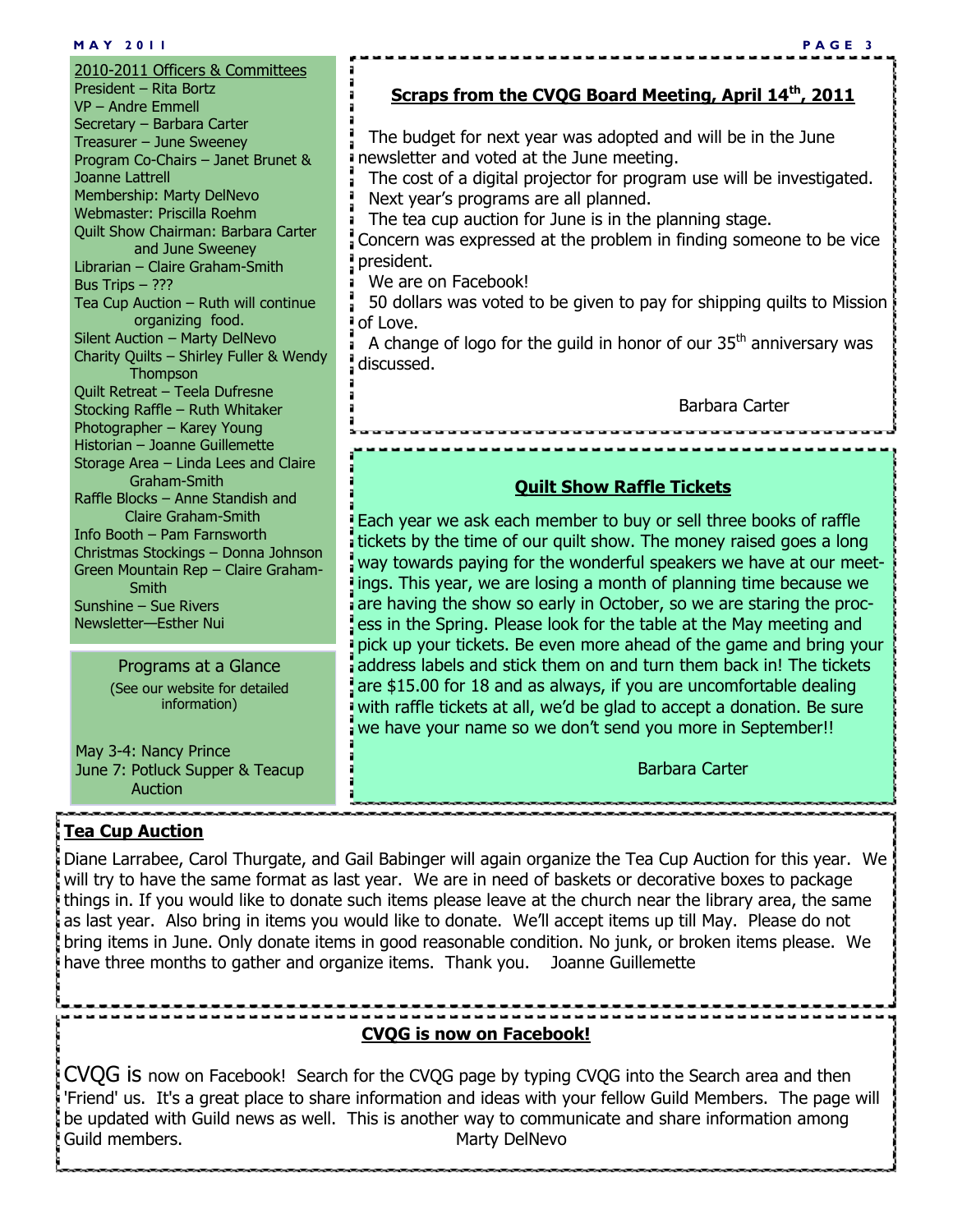#### **Champlain Valley Quilters' Guild Minutes, April 5th, 2011**

 President Rita Bortz opened the meeting with announcements. A Needleworks shop in Charlotte is going out of business and having a sale this weekend. The next show committee meeting will be April  $19<sup>th</sup>$  at 6:00 pm at June Sweeney's.

Tammie Schmitt is requesting more quilts for the Quilts for Valor project, to be given to the VA hospital.

 Janet Brunet, program co chair introduced the evening's speakers, Anne Gallo and Sue Raban, who gave a delightful talk and showed many of their quilts.

After the break, Rita led the business meeting.

 Joanne Lattrell, program co chair announced there are a few openings in the two workshops offered next month.

 Joanne Guilmette, for the nominating committee, told of the need for a vice president, and bus trip chair and urged people to consider volunteering for a position in the guild.

She spoke of an organization, Mission of Love, which is collecting and sending quilts to Japan, These quilts should be twin size or smaller and many are needed for children. Stitch is having a quilting day on April  $16<sup>th</sup>$ .

Mitzi Oakes, Green Mountain Guild rep, announced the May meeting will be held in Bethel on May 14<sup>th</sup>.

 Shirley Fuller, speaking for Community quilts, reminded the members of the workshop to be held at the Teen Center on April 9<sup>th</sup> from 10 to 5. Kea Kohlmeyer won the raffle for projects turned in.

Colette Kaiser, registrar for the quilt show, announced the registration forms are on the web site.

Pam Farnsworth. Info booth chair announced the winner of the name tag raffle was Ruth Whitaker.

 Claire Graham Smith, raffle block co chair, introduced the May block. The winner for April was Joanne Guilmette. As Librarian, Claire asked that all books be returned in May.

Ruth Whitaker, stocking raffle chair, held the draw. The winner was Carol Derda.

 Marty Del Nevo, silent auction chair for the show, reminded members that many quilts are needed and she will accept them at each meeting. As membership chair, Marty reminded us membership may be paid for next year this Spring. The membership form is on the guild website.

 The minutes were adopted on motion of Linda Lees and Shirley Fuller. The meeting was adjourned for Show and Tell on motion of Ruth Whitaker and Nicole Chalander.

Barbara Carter, Secretary

**2011-2012 Membership Dues**

2011-2012 Membership Dues are being collected now. Either see Marty DelNevo before the monthly meetings at the Membership table or fill in the Membership Form and submit your \$20 payment by mail. The Membership Form and mailing information can be found on the CVQG website at http:// www.cvqgvt.org/Forms/form/form.html.

Marty DelNevo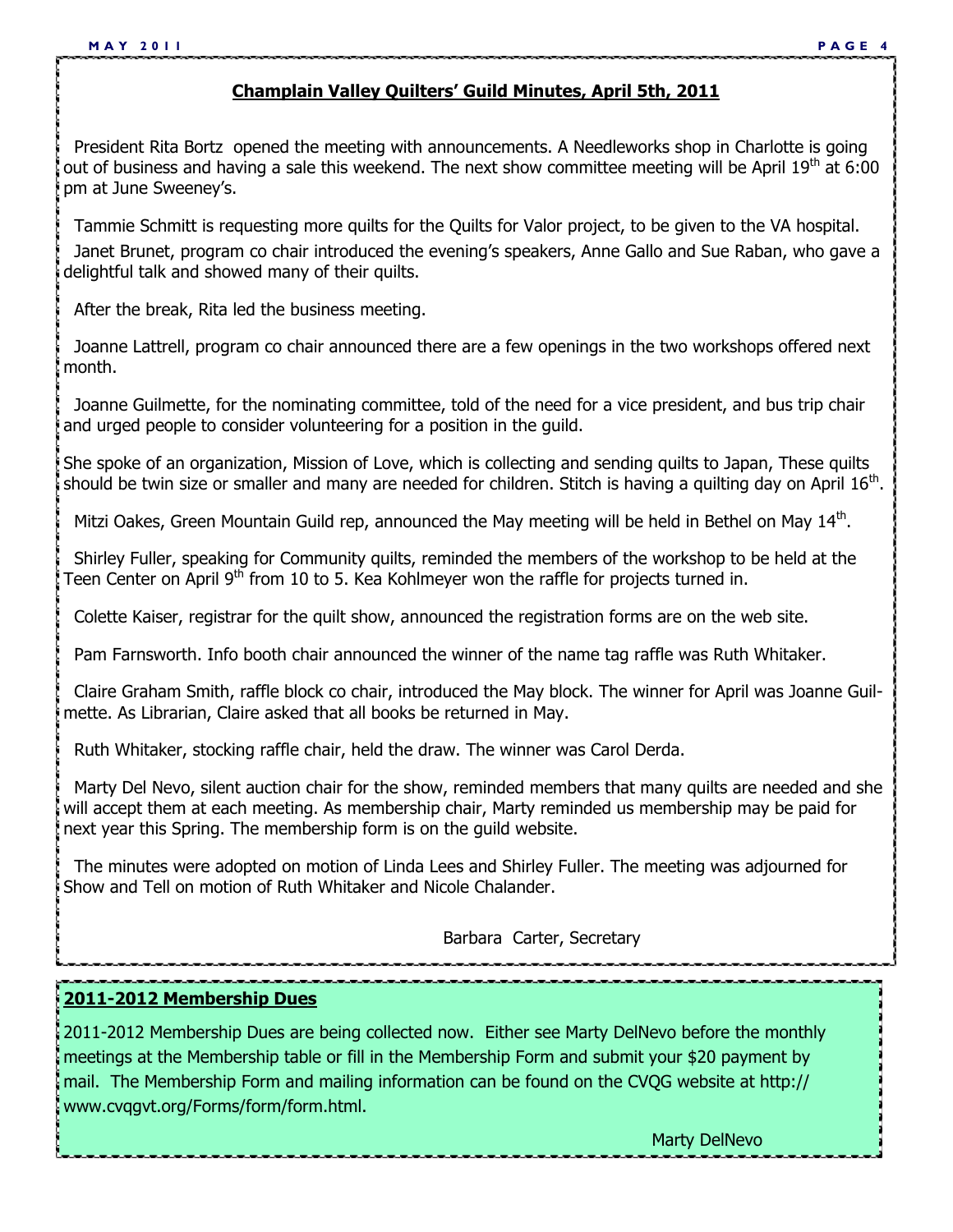#### **CVQG Programs -2010-2011**

Please remember to stop at the Programs table at our meetings to get information about upcoming speakers and workshops. Janet Brunet & Joanne Lattrell (Programs co-chairs)

#### **Our Sharing Corner**

#### **From Marty DelNevo:**

I keep one of those wooden collapsible indoor laundry drying racks nearby when I'm ironing any material or sewn together strips for my projects. It keeps my fabric as well as any already pieced sections smooth and flat as well as sorted. When I'm done ironing, I carry it over to my sewing area to make it easier to select the next set of pieces that need to go together.

#### **From Mitzi Oakes:**

Reminding everyone that you are Invited to the Green Mountain Quilter's Guild on May 14, 2011. Doors open at 8 am but the meeting starts at 10 am. International award winning art quilter Christine Fries-Ureel is the Guest Speaker. She will speak on: "Quilting is More Than Happiness, It's Ecstasy!" They meet at the Whitcomb High School, Rte 12, Bethel;, Vermont. Please see Mitzi for more information if needed.

### **Silent Auction**

Marty DelNevo is accepting quilts for the Silent Auction at the upcoming meetings. If you cannot attend a meeting but want to donate a quilt, please contact Marty at msundbyvt@comcast.net or by phone at 878-7457.

Marty DelNevio

### **Stocking Corner**

I wanted to thank all who have returned completed stockings to me , as well as those who've taken kits recently. We are well on our way to meeting the goal of 150 stockings/gift bags for the upcoming holiday season. In June I will schedule a workshop for those interested in constructing gift bags and stockings or assembling kits .... Please let me know if you are interested in attending and which activity you'd like to do.- email is kdp45@msn.com

Constructing - you will need your sewing machine, scissors and thread Assembling - you will need a pen, a rotary cutter

Donna Johnson

#### **COMMUNITY QUILTS**

Thank you to all who attended our workshop - fewer numbers but lots of willing hands got everything done. We missed those that could not make a fun day!

This coming month will be your last chance to pick up kits to be sewn and/or quilted for the summertime we will have plenty available at the May meeting. We will not have the table setup in June but will accept finished items that are coming in. Remember there will be times during the busy summer when you would like a little something to quilt - so be ready!

Shirley Fuller (safuller50@qmail.com)